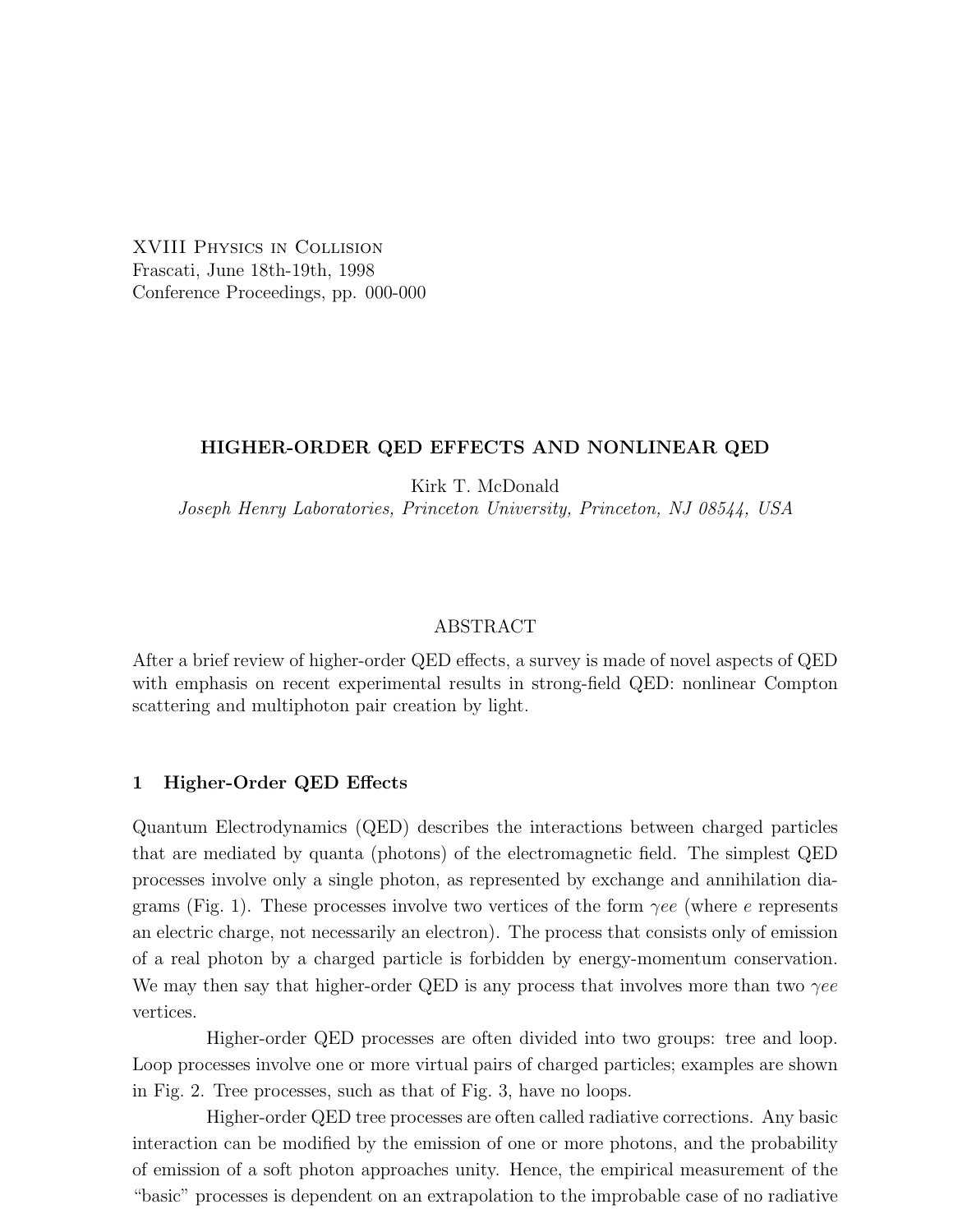

Figure 1: The simplest QED processes: one-photon exchange and annihilation.



Figure 2: Examples of 10th-order loop processes  $(\Leftrightarrow 10 \text{ extra vertices}).$ 

corrections. A contemporary example of the effect of initial-state radiative corrections is shown in Fig. 3.



Figure 3: Initial-state radiative corrections to the reaction  $e^+e^- \rightarrow Z^0$ .

The rate for a tree process with  $n \gamma ee$  vertices is proportional to  $\alpha^n$ , where  $\alpha = e^2/\hbar c \approx 1/137$  is the QED fine structure constant. Hence, it is usually the case that very high order tree processes are suppressed compared to lower-order processes. However, there are regimes in which this is not the case. Processes in very strong electromagnetic fields can favor larger numbers of photons, as has been shown some years ago in atomic physics  $(6, 10)$  (Fig. 4). In sec. 3 we present first evidence for such effects in elementary particle physics.

Higher-order QED loop processes are studied in four classic tests: 17, 28)

- Hydrogen Lamb Shift:  $\sigma_{\Delta E}(2S_{1/2} 2P_{1/2}) = 2$  ppm [Theory limited by uncertainty in proton radius].
- Muonium hyperfine splitting: <sup>24)</sup> Expt. Theory  $\approx 0.25$  ppm [muon mass,  $\mathcal{O}(\alpha^3)$  terms, hadronic (+ weak) loops]. New LAMPF data being analyzed; error  $\rightarrow$  0.1 ppm.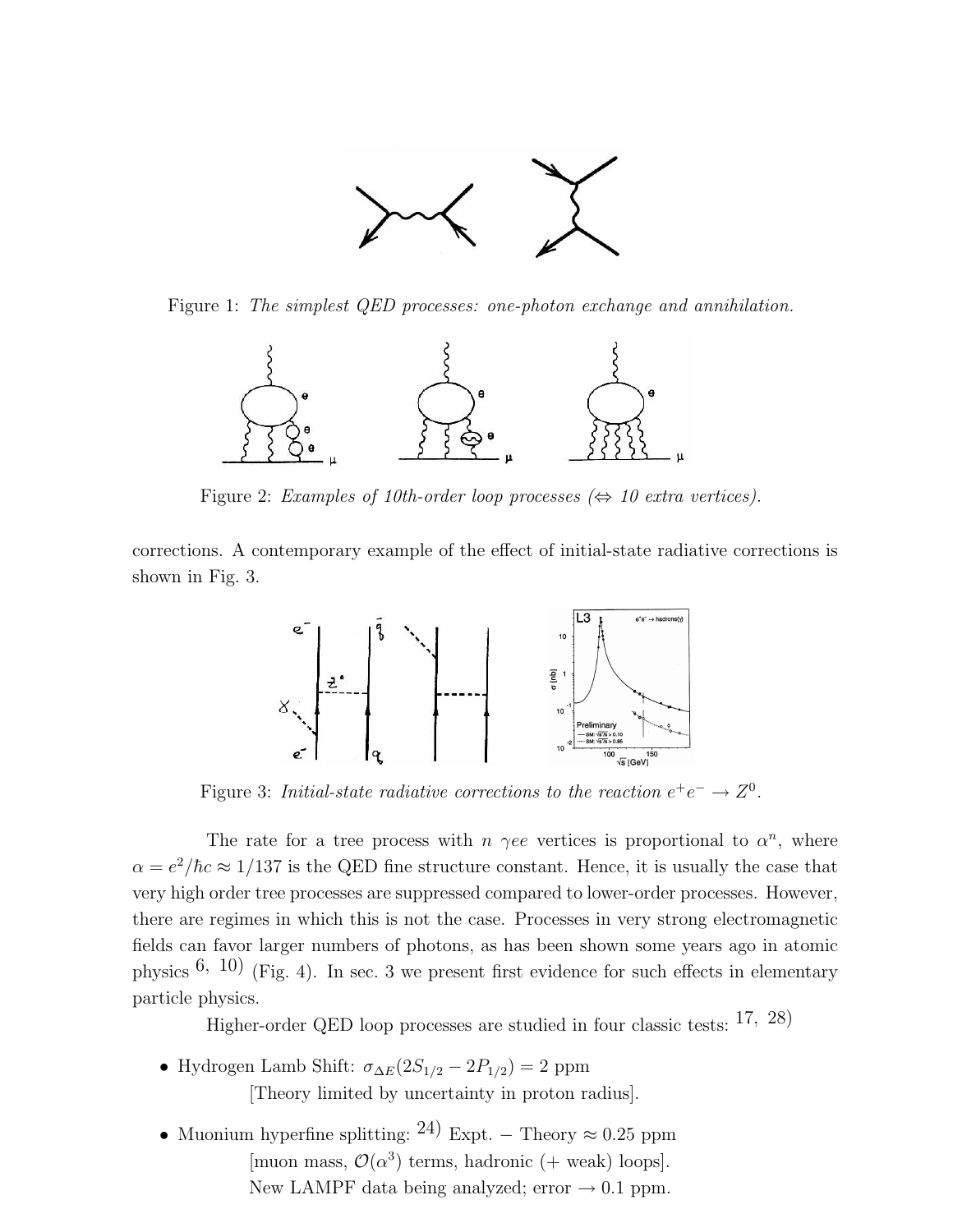

Figure 4: a) Observation of photon emission at up to the 46th harmonic in laser-plasma interactions. b) Multiphoton ionization of atoms in which up to 22 photons were absorbed.

- e anomalous magnetic moment: Expt. Theory  $\approx 25$  ppb [ $\alpha$ ,  $\mathcal{O}(\alpha^5)$  terms].
- $\mu$  anomalous magnetic moment: <sup>13, 25</sup>) Expt. Theory  $\approx 10$  ppm  $[O(\alpha^5)$  terms, hadronic (+ weak) loops]. New BNL expt. starts in Fall 1998; error  $\rightarrow$  0.5 ppm. 26)

Trouble spot: the observed orthopositronium decay rate differs from theory by 6  $\sigma$ ; but the theory is incomplete at relative  $\mathcal{O}(\alpha^2)$ . 30)

Summation an infinite class of loop corrections to the  $\gamma ee$  vertex results in the "running" of the coupling constant:

$$
\alpha(Q^2) = \frac{\alpha_0}{1 - \frac{\alpha_0}{3\pi} \ln\left(\frac{Q^2}{\Lambda^2}\right)}.\tag{1}
$$

For example, when extrapolated to the Z-pole,  $12)$  one obtains  $\alpha^{-1}(M_Z^2) = 128.93 \pm 0.02$ ; half of the change from the value of 137 at low  $Q^2$  is due to hadronic corrections.

Direct evidence for the running of the coupling constant has recently been obtained by the TOPAZ group  $(34)$  by comparing  $e^+e^- \to \mu^+\mu^-$  to  $e^+e^- \to e^+e^-\mu^+\mu^-$ ; they found  $\alpha^{-1}(Q^2 = (57.77 \text{ GeV}/c)^2) = 128.5 \pm 1.8$ , while the theory predicts a value of 129.6.

As first remarked by Landau, the form of eq. (1) is such that the coupling  $\alpha$ grows arbitrarily large as  $Q^2$  approaches the pole at  $\Lambda^2 \exp(3\pi/\alpha_0)$ . One way to avoid this singularity is to invoke chiral symmetry breaking.  $18$ ) This phenomenon is associated with the possibility of a QED phase transition at strong coupling, as has been suggested by lattice gauge theory calculations. 1, 2, 29)

Could a variant of a QED phase transition occur in strong fields as well as at strong coupling? A possibly relevant measure of electromagnetic field strength is the so-called QED critical field, 20, 43, 45)

$$
E_{\text{crit}} = \frac{m^2 c^3}{e\hbar} = \frac{mc^2}{e\lambda_C} = 1.3 \times 10^{16} \text{ V/cm} = 4.3 \times 10^{13} \text{ Gauss},\tag{2}
$$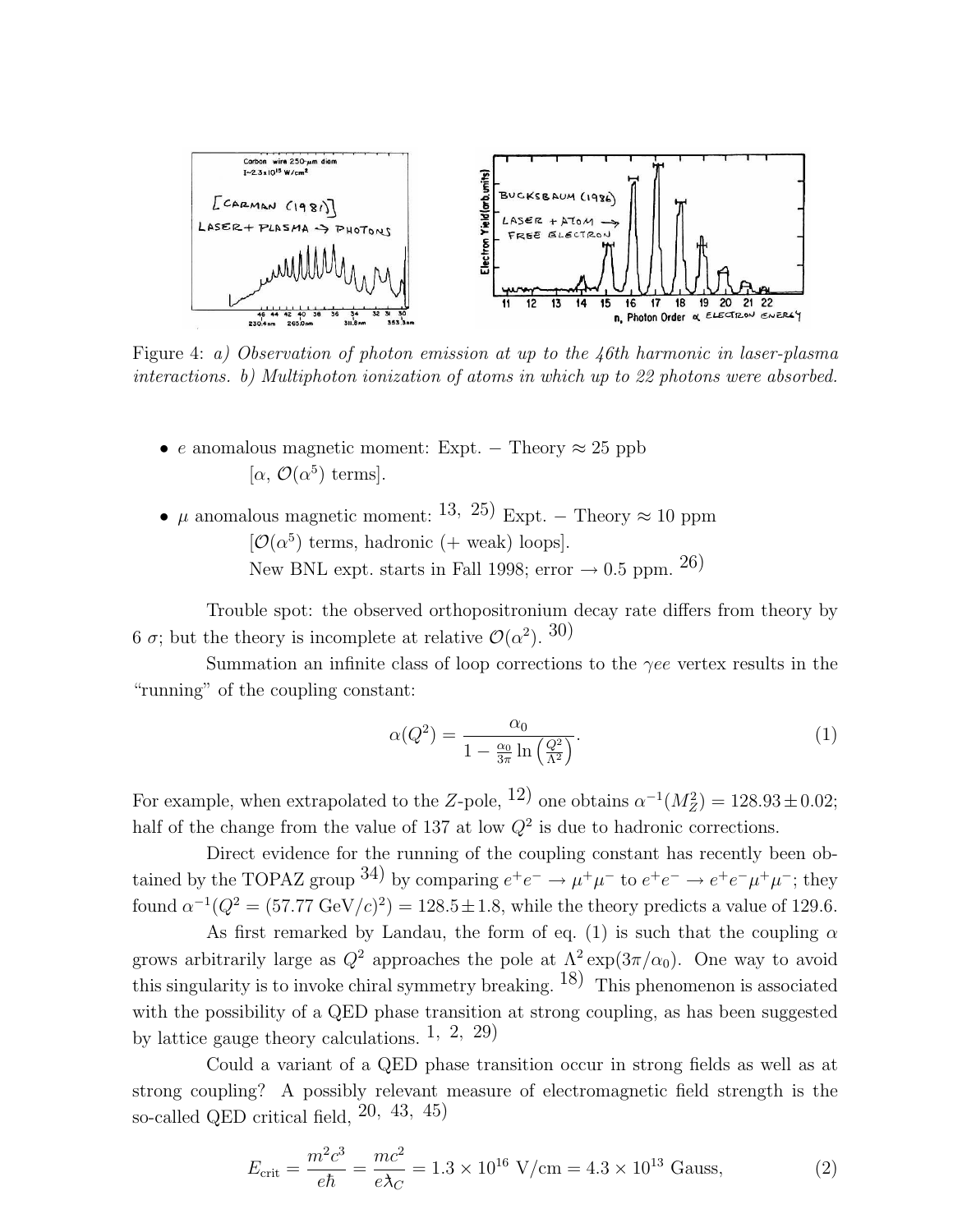above which spontaneous pair creation occurs. No theory of a strong-field QED phase change exists. During the 1980's, the "evidence" for positron peaks in low-energy heavyion collisions (Darmstadt) was sometimes associated with a QED phase change, but the evidence is now largely withdrawn.  $44, 48$ )

The Landau pole problem can also be avoided via grand unification and strings. An elegant variant of grand unification invokes supersymmetry to bring the running of the coupling constants  $\alpha_{\text{QED}}$ ,  $\alpha_{\text{strong}}$  and  $\alpha_{\text{weak}}$  together at a common energy. 15, 32) This prediction is one of the most far-reaching applications of higher-order QED.

A subclass of loop processes involves "boxes", fermion loops coupled to four photons (Fig. 5). Delbrück scattering and photon splitting in the field of a nucleus have been measured, 22) but light-by-light scattering of real photons has not yet been observed in the laboratory.



Figure 5: *QED* box processes: Delbrück scattering, light-by-light scattering and photon splitting.

An application of light-by-light scattering is finite-temperature QED, in which the frequency of the Planck spectrum is slightly shifted.  $3, 41$ ) The effect, however, is small:  $\overline{a}$  $\sqrt{4}$ 

$$
\frac{\Delta\lambda}{\lambda} \propto \alpha^2 \left(\frac{kT}{mc^2}\right)^4 \approx 10^{-35} \left(\frac{T}{300\text{K}}\right)^4.
$$
 (3)

A recent experiment  $14$ ) can be said to have observed an effect of finite-temperature QED, as shown in Fig. 6.



Figure 6: Evidence for Compton scattering of the LEP electron beam off the thermal photons inside the beam pipe.

The well-known success of QED in describing higher-order effects remains an inspiration for theories of other interactions, both elementary and complex.  $21$ )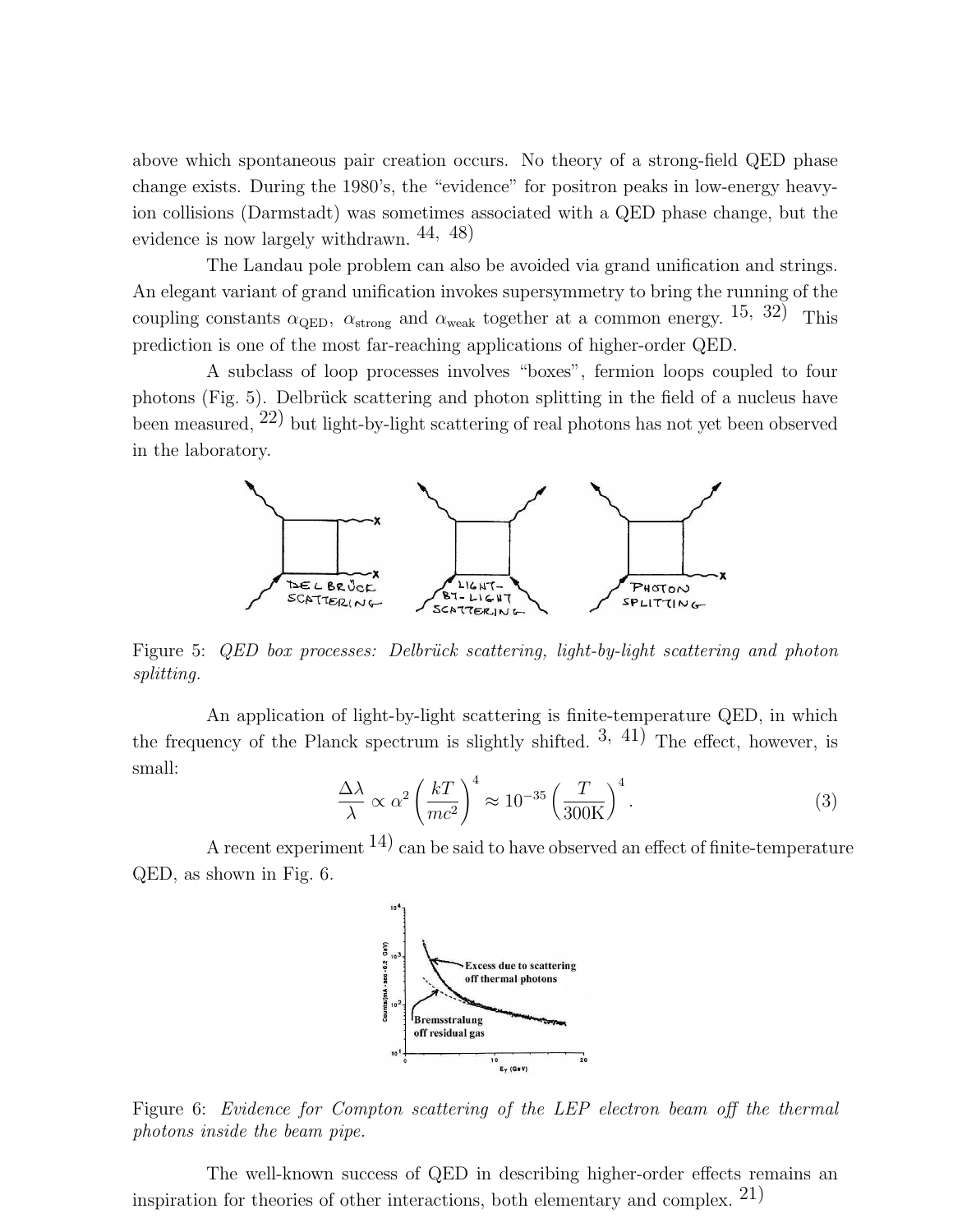## 2 Novel Aspects of QED

Prior to the Maxwellian synthesis of electromagnetism, the Navier-Stokes equation of hydrodynamics was a candidate for the "theory of everything"; but it didn't predict sonoluminescence.  $(16)$  The latter is the phenomenon in which an imploding bubble of gas inside a liquid converts a large fraction of the initial acoustic energy into visible light by a process that is not well understood.  $40$  [It is likely that the eV-scale photons of sonoluminescence are what makes liquid nitroglycerine explode when dropped.  $23$ ]

Several recent speculations relate sonoluminescence to QED process:

- Preparata *et al.*: <sup>9</sup>) a QED theory of water vapor predicts emission of light when water vapor condenses at density near  $1 \text{ g/cm}^3$ .
- Schwinger:  $(46)$  a bubble is an electromagnetic cavity; an imploding bubble will radiate away the changing, trapped zero-point energy. This is a dynamic manifestation of the Casimir effect.  $31$ )
- Liberati *et al.*: <sup>35</sup>) an imploding bubble  $\Rightarrow$  rapidly changing index of refraction  $\Rightarrow$ associated radiation. This relates to an earlier idea:
- Yablonovitch:  $52)$  an accelerating boundary across which the index of refraction changes is a realization of the Hawking-Unruh effect, leading to conversion of QED vacuum fluctuations into real photons.

In 1974, Hawking noted that an observer outside a black hole experiences a bath of thermal radiation of temperature

$$
T = \frac{\hbar g}{2\pi c k} \tag{4}
$$

where q is the local acceleration due to gravity. <sup>19</sup> In some manner, the interaction of the gravitational field with QED vacuum fluctuations produces measurable effects on an observer. Shortly thereafter, Unruh remarked that according to the equivalence principle an accelerated observer in a gravity-free region should also experience a thermal bath with temperature

$$
T = \frac{\hbar a}{2\pi ck} \t{5}
$$

where  $a$  is the acceleration of the observer as measured in his instantaneous rest frame. <sup>49</sup>)

The Hawking-Unruh effect is perhaps novel, but it should be contained within the standard QED theory. Indeed, Bell noted that the incomplete polarization of electrons in a storage ring is explained in detail by Hawking-Unruh excitations. <sup>4)</sup> Recently, Leinaas  $33$ ) and Unruh  $50$ ) have extended that argument to arbitrary q-factors for the electron, fully reproducing the intricate dependence of the polarization on  $g$  (Fig. 7).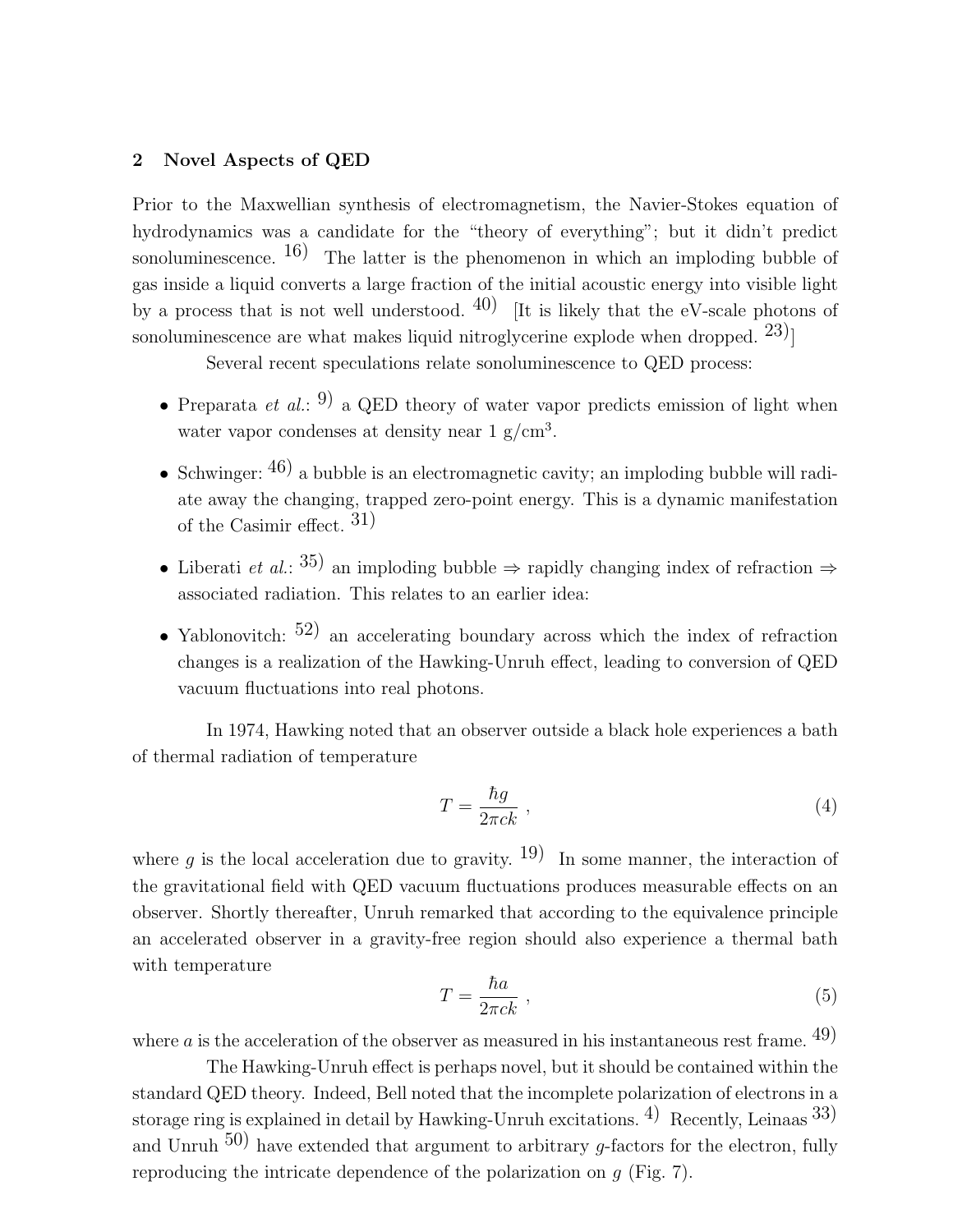

Figure 7: Calculated dependence of the residual polarization in an electron storage ring on the g-factor of the electron.

### 3 Nonlinear QED of Strong Fields

The advice of Hawking and Unruh is that novel QED phenomena may be found in highly accelerated systems. For example, if the energy  $kT$  in eq. (5) is to correspond to the electron rest energy, then the acceleration a must be  $2\pi mc^3/\hbar$ . If this acceleration is caused by an electric field E, then  $a = eE/m$  and we find that  $E = 2\pi E_{\rm crit}$ , in terms of the QED critical field strength introduced in eq. (2).

Thus we are led to consider physics opportunities in very strong macroscopic electromagnetic fields. The strongest laboratory fields are found in lasers. Tabletop teraWatt lasers <sup>47</sup> can be focused to  $> 10^{19}$  W/cm<sup>2</sup>,  $\Rightarrow E > 100$  GeV/cm, for which the photon number density exceeds  $10^{27}/\text{cm}^3$ .

In such strong fields, the (nonperturbative) physics is described by two dimensionless measures of field strength,  $\eta$  and  $\Upsilon$ :

$$
\eta = \frac{e\sqrt{\langle A_{\mu}A^{\mu}\rangle}}{mc^2} = \frac{eE_{\rm rms}}{m\omega_0 c} = \frac{eE_{\rm rms}\lambda_0}{mc^2},\tag{6}
$$

governs the importance of multiple photons in the initial state, and characterizes the "mass shift":  $27 \overline{m} = m \sqrt{m}$  $1 + \eta^2$ .

The second parameter,

$$
\Upsilon = \frac{\sqrt{\langle (F^{\mu\nu}p_{\nu})^2 \rangle}}{mc^2 E_{\text{crit}}} = \frac{2p_0}{mc^2} \frac{E_{\text{rms}}}{E_{\text{crit}}} = \frac{2p_0}{mc^2} \frac{\lambda_C}{\lambda_0} \eta,
$$
\n(7)

governs the importance of "spontaneous" pair creation, where  $E_{\text{crit}}$  is the QED critical field strength (2).

Where can critical fields be found?

- The magnetic field at the surface of a neutron star approaches the critical field  $B_{\text{crit}} = 4.4 \times 10^{13} \text{ Gauss. }^{38}$
- During heavy-ion collisions where  $Z_{\text{total}} = 2Z > 1/\alpha$ , the critical field can be exceeded and  $e^+e^-$  production is expected: <sup>44, 48</sup>)  $E_{\text{max}} \approx 2Ze/\lambda_C^2 = 2Z\alpha E_{\text{crit}}$ .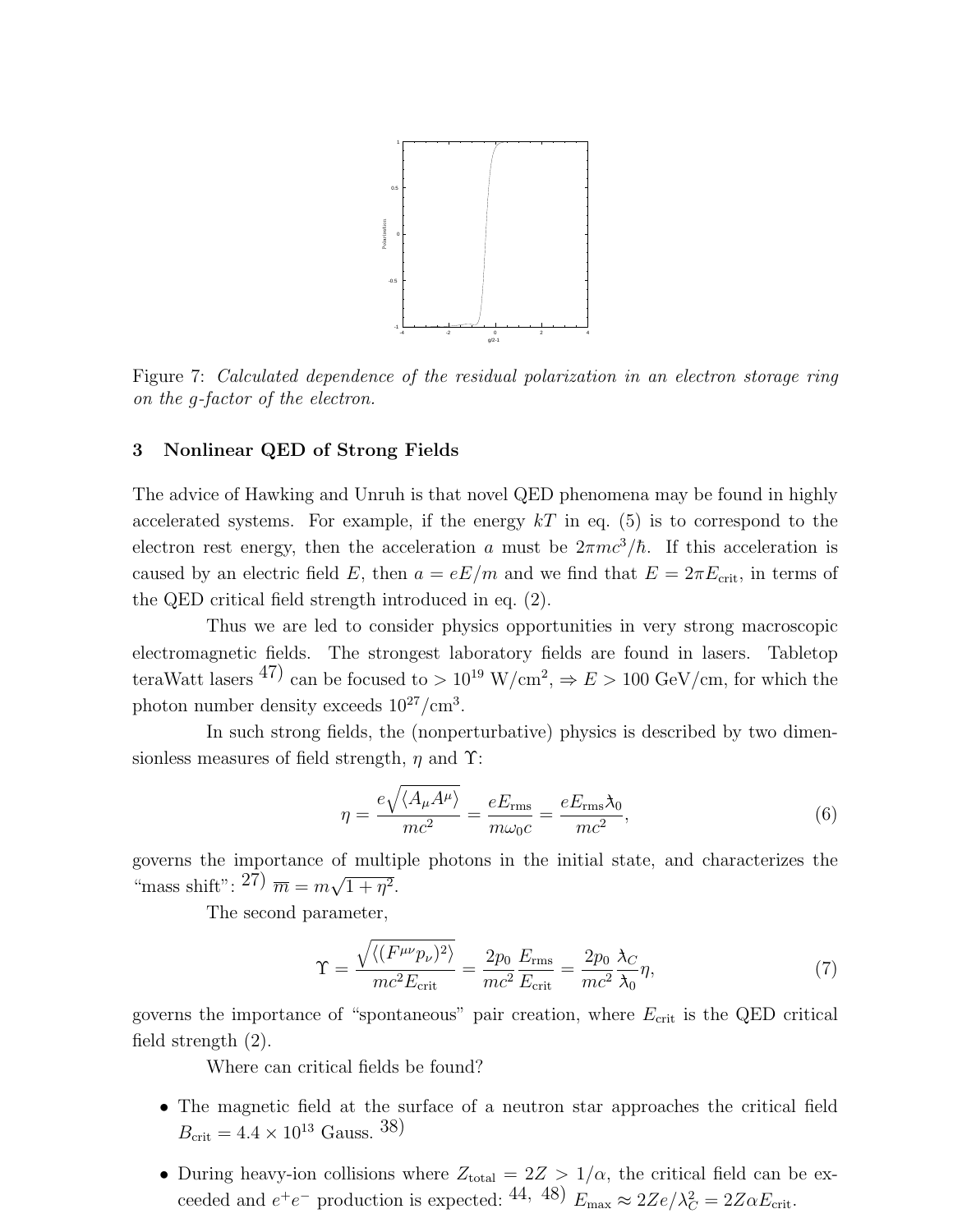- The earth's magnetic field appears to be critical strength as seen by a cosmic-ray electron with  $10^{19}$  eV.  $39)$
- The effective field between planes of a crystal can appear critical to a highly relativistic electron. 44)
- The electric field of a bunch at a future linear collider approaches the critical field in the frame of the oncoming bunch.  $11$ )
- The electric field of a focused teraWatt laser appears critical to a counterpropagating  $50$ -GeV electron.  $42)$

The remainder of this paper presents results obtained in the latter circumstance.

3.1 Physics at High  $\eta$ : Nonlinear Compton Scattering

The process of nonlinear Compton scattering,

$$
e + n\omega_0 \to e' + \omega,\tag{8}
$$

has recently been studied for values of  $\eta$  up to 0.6 with apparatus as sketched in Fig. 8. <sup>7</sup>)



Figure 8: Layout of SLAC E-144 in which a teraWatt laser collides at 1 $\mathcal{C}$  with a 46.6 GeV electron beam to produce backscattered photons, electrons and positrons via nonlinear QED processes.

The key results are summarized in Fig. 9, in which the differential rate of scattered electrons is normalized to the total rate of scattered photon electrons and plotted against laser intensity I. The minimum number  $n$  of laser photons that interacted with the electron is a simple function of the energy of the scattered electron; lower energy  $\Leftrightarrow$ more photons, as labelled on the figure. The scattering rate for  $n$ -photon absorption is expected to vary as  $I^n$ , so the normalized rate varies as  $I^{n-1}$ .

The results are in good agreement with the theory based on Volkov states  $51$ ) of Dirac electrons in a plane wave,  $36, 37$  given the fairly large systematic uncertainty in the normalization of the data, shown by the bands in Fig. 9.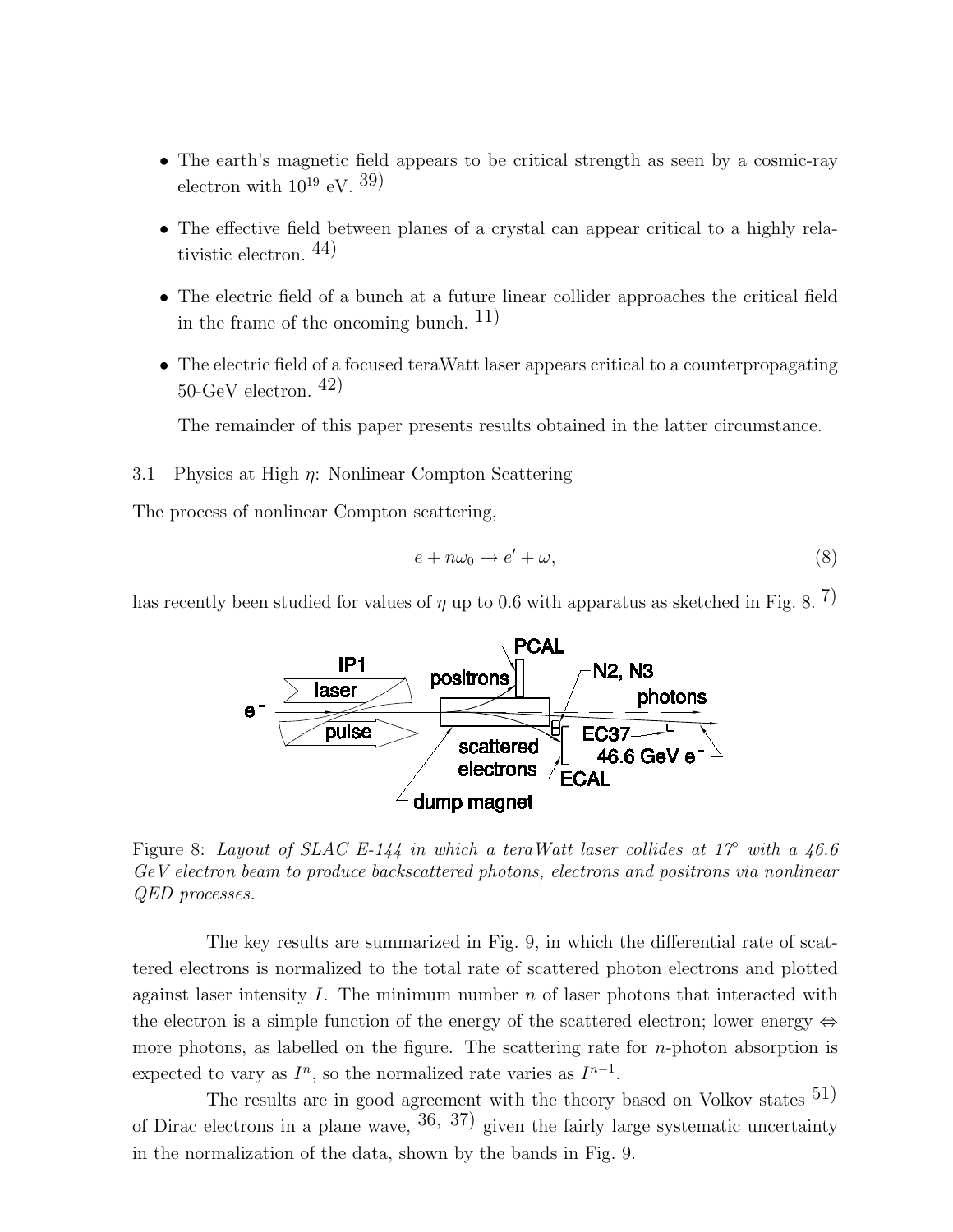

Figure 9: Normalized rate of nonlinear Compton scattering, reaction (8), as a function of laser intensity for various electron energies corresponding to different numbers of interacting laser photons. Up to four laser photons participated in a single scattering event.

### 3.2 Physics at High Υ: Pair Creation by Light

Multiphoton pair creation by light can arise from a two-step process in which a high-energy photon from reaction (8) interacts with the laser beam:

$$
\omega + n\omega_0 \to e^+e^-.
$$
 (9)

This process is the strong-field variant of Breit-Wheeler pair creation. 5)



Figure 10: (a) Laser-on and -off spectra of positrons from reaction (9). (b) Subtracted spectrum. The solid line is a model calculation.

In the experiment described above, a signal of  $106 \pm 14$  laser-induced positrons was observed after subtracting a small background of positrons from showers of lost beam electrons, as shown in Fig.  $10^{8}$ . The rate of positron production, normalized to the Compton scattering rate, is again in good agreement with strong-field QED, 36, 37, 42) as shown in Fig. 11. The observed rate varied as  $\eta^{2n}$  where  $n = 5.1 \pm 0.2$  (stat.)  $^{+0.5}_{-0.8}$  $(syst.)$ ,  $\Rightarrow$  5 laser photons involved. In this experiment, reaction (9) was below threshold for 1-3 photons.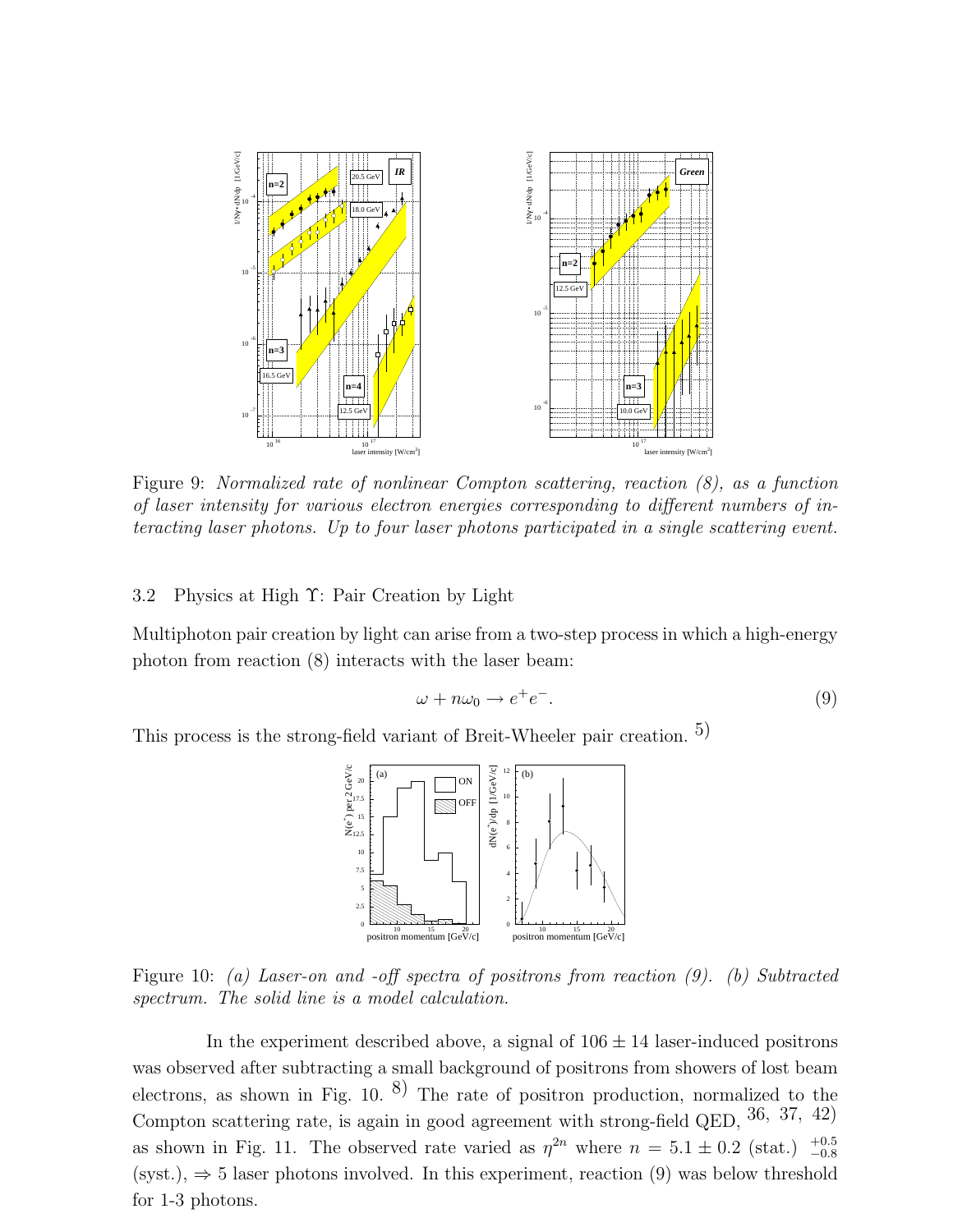

Figure 11: Rate of positron production in reaction (9), normalized to the total Compton scattering rate, as a function of laser field strength. Background from the trident process,  $e + n\omega_0 \rightarrow e'e^+e^-$ , is calculated to be negligible. About 2-3 ×10<sup>-10</sup> positrons per Compton scatter arise from interactions of backscattered laser photons with beam gas.

The preceding discussion emphasized a particle viewpoint. It is instructive to consider a field viewpoint as well. For a virtual  $e^+e^-$  pair to materialize in a field E, the electron and positron must separate by distance d sufficient to extract energy  $2mc^2$  from the field; hence,  $eEd \geq 2mc^2$ . The probability of a separation d arising as a quantum fluctuation is related to penetration through a barrier of thickness  $d$ :

$$
P \propto \exp\left(-\frac{d}{\lambda_C}\right) = \exp\left(-\frac{2m^2c^3}{e\hbar E}\right) = \exp\left(-\frac{2E_{\text{crit}}}{E}\right) = \exp\left(-\frac{2}{\Upsilon}\right). \tag{10}
$$

In a detailed analysis,  $2/\Upsilon$  becomes  $\pi/\Upsilon$ . 20, 43, 45)

When the results of Fig. 11 are plotted against  $1/\Upsilon$ , one finds that  $R_{e^+} \propto \exp[(-1.8 \pm 0.2 \text{(stat.)} \pm 0.2 \text{(syst.)})/\Upsilon]$ . This agreement with the barrier-penetration model justifies the interpretation of the data as "sparking the vacuum".



Figure 12: The observed rate of positron production vs.  $1/\Upsilon$ .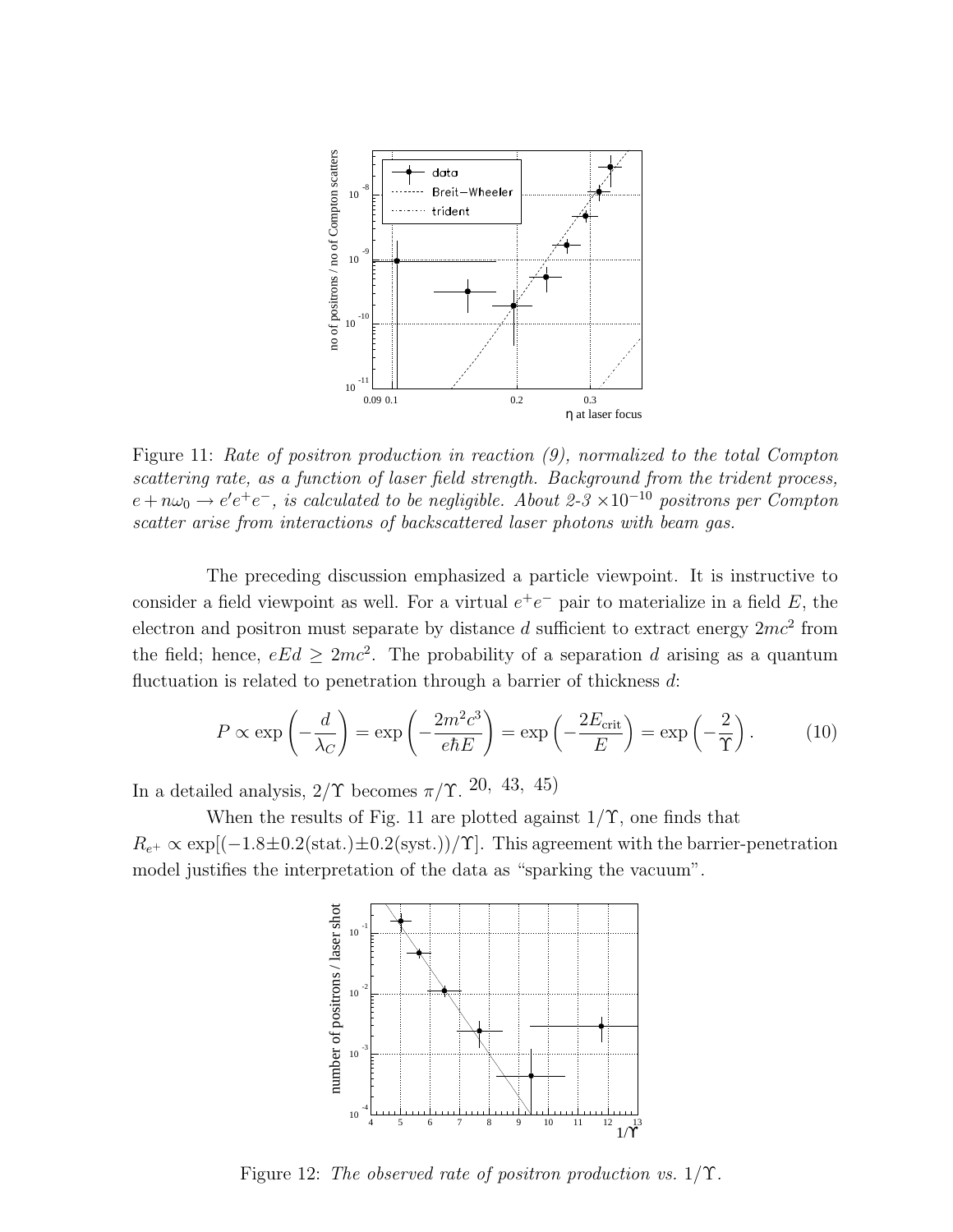#### 4 Summary

• Higher-order QED (physics depending on high powers of  $\alpha_{\text{QED}}$ ) is very mature both experimentally and theoretically.

New results will probe strong and electroweak corrections rather than yet-higher orders of QED.

• Nonperturbative (strong-field) QED is still relatively young.

New experiments involving intense laser beams at  $\eta \approx 1$  and  $\Upsilon \approx 1$  agree with existing theories.

The frontier is at  $\eta$ ,  $\Upsilon \gg 1$ .

# References

- 1. V. Azcoiti, Strongly Coupled QED (hep-lat/9607070, 29 Jul 1996).
- 2. M. Baig, Phase Transitions in Lattice QED, Nucl. Phys. Proc. Suppl. 42, 654 (1995).
- 3. G. Barton, How Close to Ideal is the Photon Gas? Corrections to Planck's Laws at  $kT \ll m_e$ , Ann. Phys. 205, 49 (1991).
- 4. J.S. Bell and J.M. Leinaas, Electrons as Accelerated Thermometers, Nuc. Phys. B212, 131 (1983); The Unruh Effect and Quantum Fluctuations of Electrons in Storage Rings, B284, 488 (1987); J.S. Bell, R.J. Hughes and J.M. Leinaas, The Unruh Effect in Extended Thermometers, Z. Phys. C28, 75 (1985).
- 5. G. Breit and J.A. Wheeler, Collision of Two Light Quanta, Phys. Rev. 46, 1087 (1934).
- 6. P.H. Bucksbaum et al., Suppression of multiphoton ionization with circularly polarized coherent light, Phys. Rev. Lett. 56, 2590 (1986).
- 7. C. Bula et al., Observation of Nonlinear Effects in Compton Scattering, Phys. Rev. Lett. 76, 3116 (1996).
- 8. D.L. Burke et al., Positron Production in Multiphoton Light-by-Light Scattering, Phys. Rev. Lett. 79, 1626 (1997).
- 9. M. Buzzacchi, E. Del Guidice and G. Preparata, Sonoluminescence Unveiled? (quantph/9804006, 2 Apr 1998).
- 10. R.L. Carman et al., Observation of Harmonics in the Visible and Ultraviolet Created in  $CO<sub>2</sub>$ -Laser-Produced Plasmas, Phys. Rev. A  $24$ , 2649 (1981).
- 11. P. Chen and V.L. Telnov, Coherent Pair Creation in Linear Colliders, Phys. Rev. Lett. 63, 1796 (1989)
- 12. M. Davier and A. Höcker, New Results on he Hadronic Contribution to  $\alpha(M_Z^2)$  and to  $(g-2)_{\mu}$ , LAL 98-38 (hep-ph/9805470 v2, 27 May 1998).
- 13. G. Degrassi and G.F. Guidice, QED Logarithms in the Electroweak Corrections to the Muon Anomalous Magnetic Moment, CERN-TH/97-86 (hep-ph/9803384, 18 Mar 1998).
- 14. B. Dehning et al., Scattering of high energy electrons off thermal photons, Phys. Lett. B249, 145 (1990).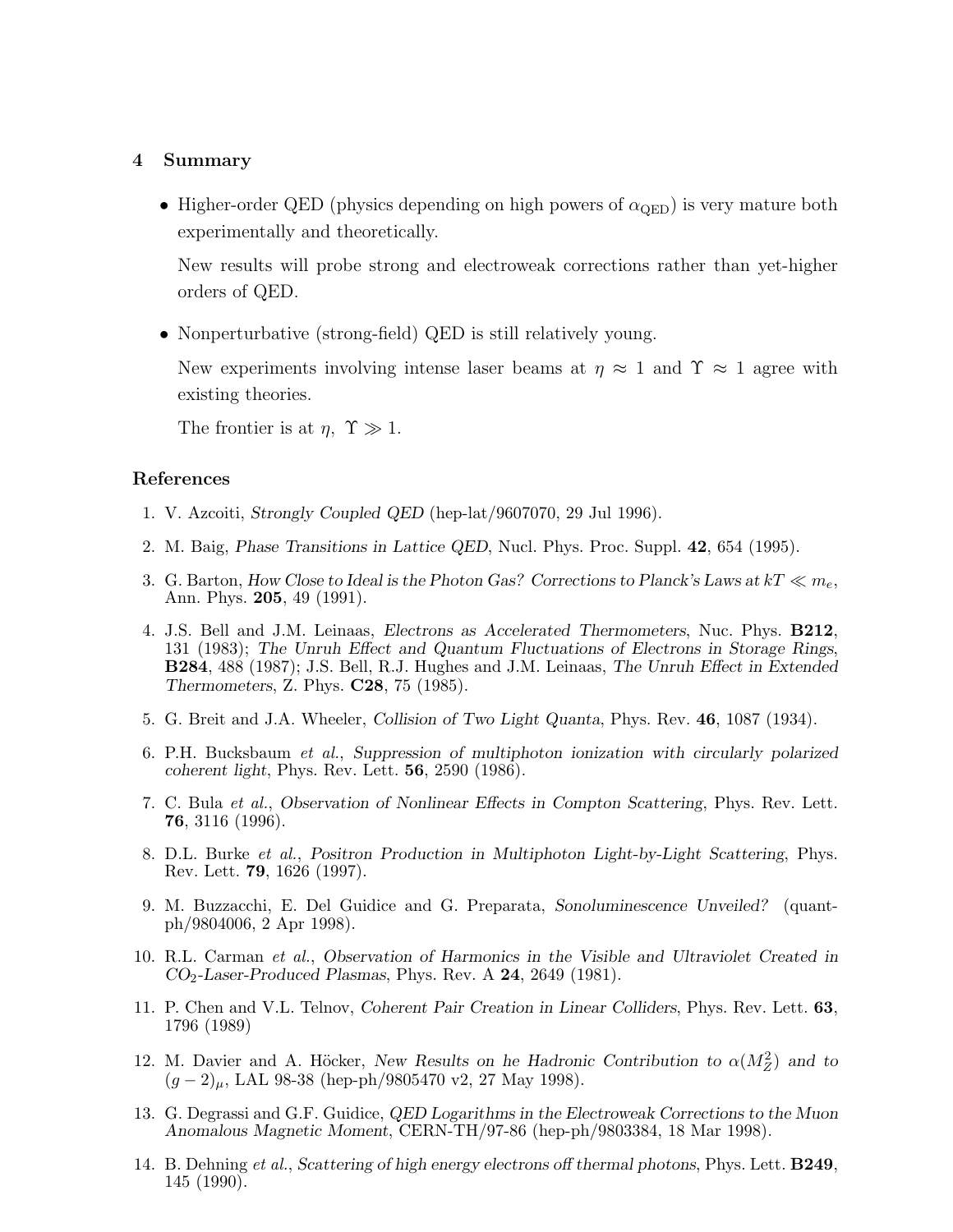- 15. S. Dimopoulos, S. Raby and F. Wilczek, Supersymmetry and the scale of unification, Phys. Rev. D 24, 1681 (1981).
- 16. T. Erber, quoted in  $\left(40\right)$ .
- 17. R. Escribano and E. Massó, High Precision Tests of QED and Physics beyond the Standard Model (hep-ph/9607218 v2, 25 Aug 1997).
- 18. M. Göckeler et al., Is there a Landau Pole Problem in QED?, Phys. Rev. Lett. 80, 4119 (1998)
- 19. S.W. Hawking, Black Hole Explosions, Nature 248, 30 (1974); Particle Creation by Black Holes, Comm. Math.-Phys. 43, 199 (1975).
- 20. W. Heisenberg and H. Euler, "Folgerungen aus der Diracschen Theorie des Positrons", Z. Phys. 98, 718 (1936).
- 21. K. Ilinski, Physics of Finance (hep-th/9710148, 18 Oct 1997).
- 22. G. Jarlskog et al., Measurement of Delbrück Scattering and Observation of Photon Splitting at High Energies, Phys. Rev. D 8, 3813 (1973).
- 23. C.H. Johansson and P.A. Persson, Detonics of High Explosives, (Academic Press, London, 1970).
- 24. K. Jungmann, High resolution spectroscopy of muonium, (physics/9805019, 15 May 1998).
- 25. A.L. Kataev and V.V. Starshenko, Renormalization-group-inspired approaches and estimates of the tenth-order corrections to the muon anomaly in QED, Phys. Rev. D 52, 402 (1995).
- 26. B.I. Khazin, Status of anomalous magnetic moment of muon, poster contributed to these Proceedings.
- 27. T.W.B. Kibble, Frequency Shift in High-Intensity Compton Scattering, Phys. Rev. 138, B740, (1965); Refraction of Electron Beams by Intense Electromagnetic Waves, Phys. Rev. Lett. 16, 1054 (1966); Mutual Refraction of Electrons and Photons, Phys. Rev. 150, 1060 (1966); Some Applications of Coherent States, Cargèse Lectures in Physics, Vol. 2, ed. by M. Lévy (Gordon and Breach, New York, 1968), p. 299.
- 28. T. Kinoshita, ed., Quantum Electrodynamics (World Scientific, Singapore, 1990).
- 29. J.B. Kogut, E. Dagotto and A. Kocic, New Phase of Quantum Electrodynamics: A Nonperturbative Fixed Point in Four Dimensions, Phys. Rev. Lett. 60, 772 (1988)
- 30. P. Labelle, G.P. Lepage and U. Magnea, Order  $m\alpha^8$  Contributions to the Decay Rate of Orthopositronium, Phys. Rev. Lett. 72, 2006 (1994).
- 31. S.K. Lamoreaux, Demonstration of the Casimir Force in the 0.6 to 6 µm Range, Phys. Rev. Lett. 78, 5 (1997).
- 32. P. Langacker and M. Luo, Implications of precision electroweak experiments for  $m_t$ ,  $\rho_0$ ,  $\sin^2 \theta_W$ , and grand unification, Phys. Rev. D 44, 817 (1991).
- 33. J.M. Leinaas, Accelerated Electrons and the Unruh Effect (hep-th/9804179, 28 Apr 1998).
- 34. I. Levine et al., Measurement of the Electromagnetic Coupling at Large Momentum Transfer, Phys. Rev. Lett. 78, 424 (1997).
- 35. S. Liberati et al., Sonoluminescence: Bogolubov coefficients for the QED vacuum of a collapsing bubble (quant-ph/9805023, 8 May 1998); Sonoluminescence as a QED vacuum effect (quant-ph/9805031, 11 May 1998).